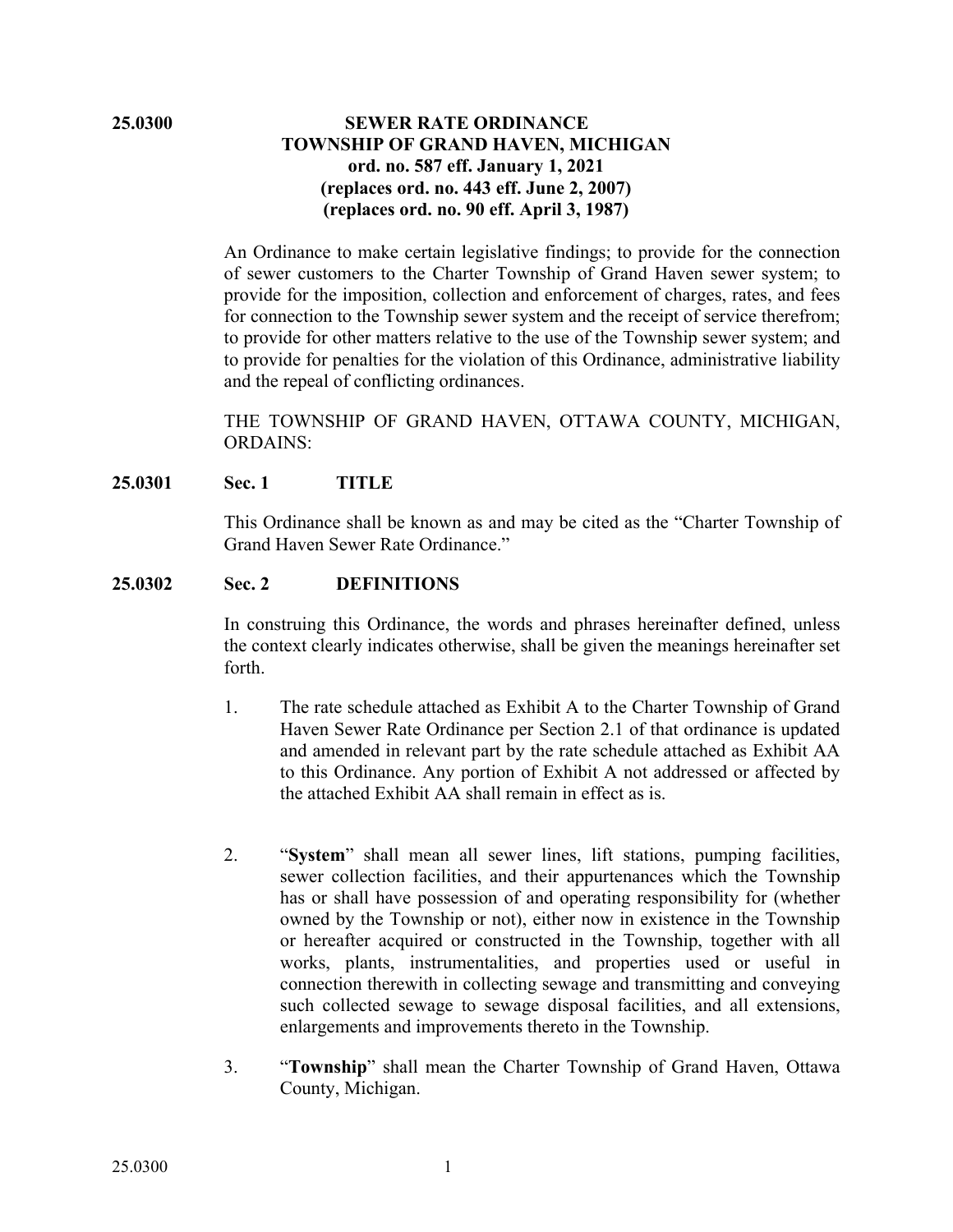4. "**Township Board**" shall mean the Charter Township of Grand Haven Township Board.

#### **25.0303 Sec. 3 CONNECTION TO THE SYSTEM**

Connection to the System, directly or indirectly, and the discharge of sewage into the System, shall only be in compliance with this Ordinance, as amended, the Charter Township of Grand Haven Sewer Usage and Administration Ordinance, as amended, and in compliance with all policies and procedures, construction specifications, rules and regulations of the Township applicable thereto, as amended, and compliance with all terms and obligations of any contracts to which the Township is a party.

#### **25.0304 Sec. 4 LEGISLATIVE FINDINGS**

The following legislative findings are made:

- 1. Sewage Disposal. The Township Board finds that public sanitary sewer systems are essential in order for businesses, industries, farms, schools, government agencies, charitable organizations, and persons to operate in or live in the Township and also are essential to the health, safety, and welfare of the people of the Township. Septic tank disposal systems are subject to failure due to soil conditions and other reasons. Failure or potential failure of septic tank disposal systems poses a threat to the public health, safety, and welfare, presents a potential for ill health, transmission of disease, mortality, and economic blight, and constitutes a threat to the quality of the surface and subsurface waters of the Township.
- 2. Method of Measuring Use. Based on the advice of the Township rate consultant, the Township Board finds that the most precise method of measuring the sewage discharge by a System user is, for residential customers, by the metered water consumption of the user during a winter quarter billing period, and the metered water consumption for all billing periods for non-residential customers.
- 3. Continuity of Service. The Township Board finds that in order to provide and continue to provide sanitary sewage disposal to all users of the System, with capacity adequate for all types of use, it is necessary from time to time to complete repairs, maintenance, reconstruction, and replacement to the System.
- 4. Purpose of Charges. The charges, rates, and fees for connection to the System and the discharge of sewage to System are established pursuant to this Ordinance for the purpose of recovering the cost of the construction, reconstruction, replacement, maintenance, repair, and operation of the System and the cost of compliance with all applicable federal and state laws and related rules and regulations, and to provide for the payment of principal and interest on any bonds sold or other indebtedness incurred to finance the construction, reconstruction or other costs of the System.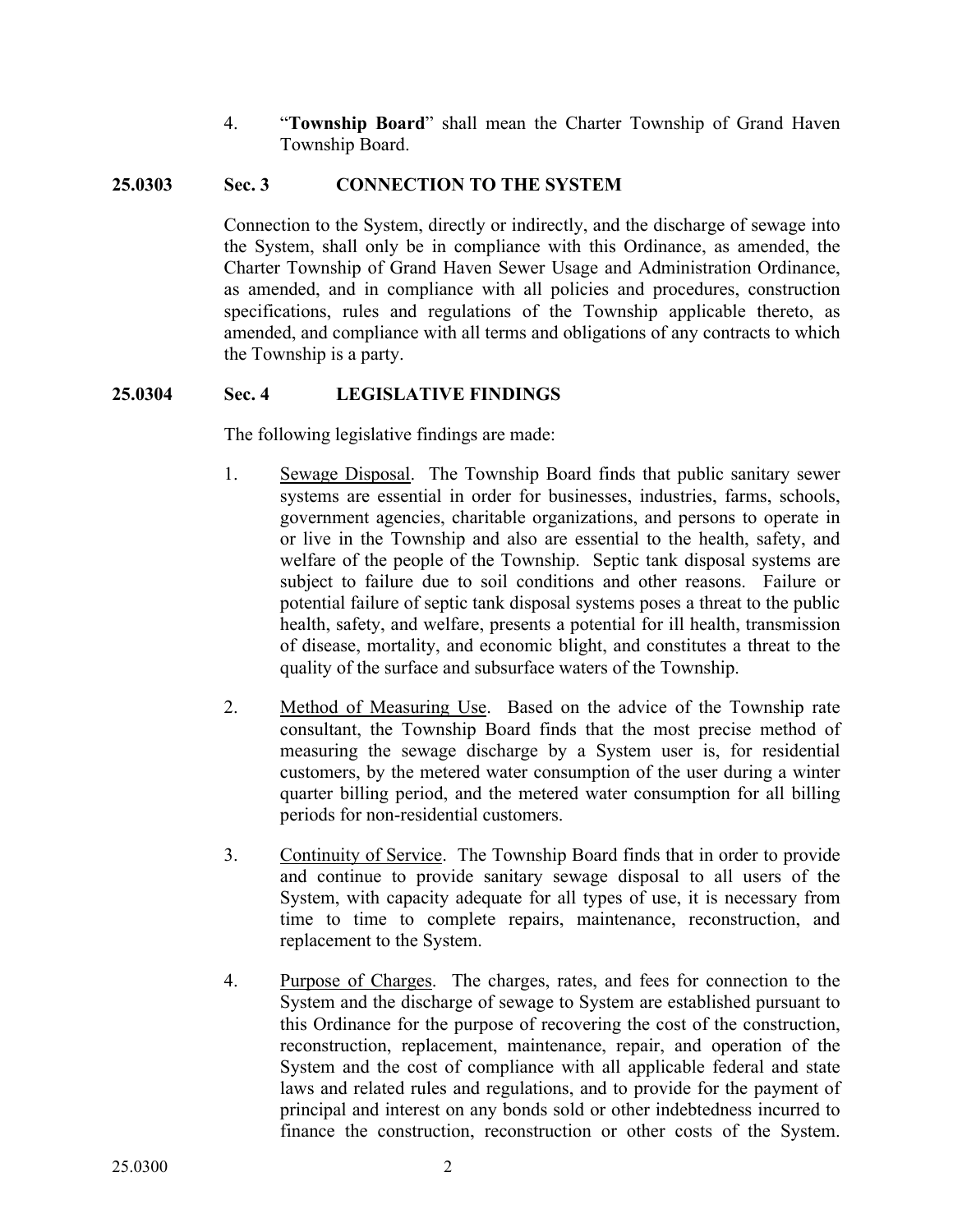These charges, rates, and fees shall be assessed and be payable in accordance with the provisions of this Ordinance and shall apply to all users of the System. The charges, rates, and fees authorized by this Ordinance shall be established so as to recover costs from the System users in reasonable proportion to the cost of serving those users.

The Township Superintendent and appropriate Township staff, in consultation with the Township rate consultant, as necessary, shall periodically review the charges, rates, and fees of the System. The results of this review shall be periodically reported to the Township Board with recommendations for adjustments, if any.

- 5. Proportionality, Fairness, and Benefits of Rates and Fees. The Township Board finds that the fairest and most reasonable method of providing for System costs is to charge each user, based on the cost of servicing the customer, for: (i) the cost of treating and disposing of the customer's sewage discharge; (ii) ongoing repair, replacement, and reconstruction of the System; and (iii) the operation, administration, and maintenance costs of the System.
- 6. Sewer Service Charges. The Township Superintendent, and appropriate Township staff, in consultation with the Township rate consultant, have reviewed various methods of apportioning the costs for the sewer service provided by the System. Based on this investigation, and on the advice of the Township rate consultant, the Township Board finds that to ensure the stability and viability of the System for the benefit of its users, the fairest and most accurate way to apportion System costs is to charge each user: (i) a trunkage charge when a user's property is first connected to the System; (ii) a customer service charge; and (iii) a commodity rate for sewage discharge based on the water used as measured by a water meter. The Township Board finds that the charges, rates, and fees authorized in this Ordinance fairly and accurately apportion the System fixed and variable costs among the users of the System and that the trunkage charges, the customer service charges, and the commodity rate provide actual benefits to System users in the form of ready access to sewer service that would not be available if those charges were not imposed.
- 7. Cash Reserve. The Township Board finds that it is necessary to maintain a cash reserve for the timely replacement of System assets and to maintain the financial stability of the System.
- 8. Trunkage Charges. The Township Board finds that the trunkage charge to be paid prior to connection to the System should reflect the investment of the existing sewer customers in the System, and that connection to the System provides an actual benefit to each new user equal to or greater than the amount of this charge. Further, the Township Board finds that the trunkage charge to be paid by each premises connecting to the System should be based on the size of the public water meter or private well water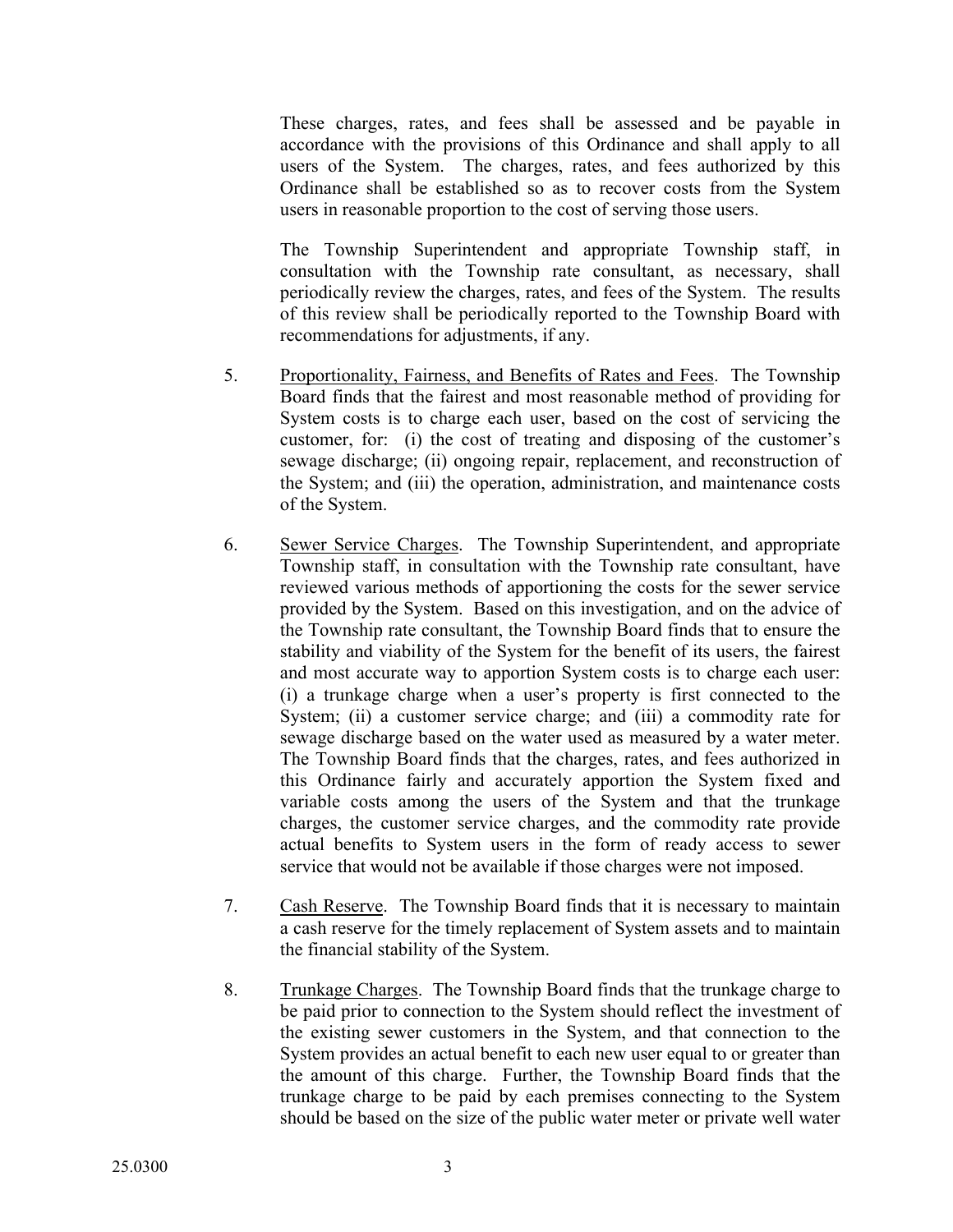meter because the size of the water meter reflects the maximum potential sewage discharge to the System.

# **25.0305 Sec. 5 CONNECTION CHARGES AND FEES**

The following connection charges and fees shall apply to all connections to the System:

- 1. Stub Charge. If a sewer stub charge has not been paid or assessed against the premises to be served, a stub charge, as provided in the Rate Schedule, for the installation and use of a sewer stub line from the sewer line to the property line, shall be paid by each premises connection to the System. However, a sewer stub charge shall not be payable if the sewer stub has been constructed by a third party without expense to the Township. The stub charge shall be paid in full at the time application is made to connect to the System as is provided in subsection 3 below.
- 2. Trunkage Charge. All premises that connect to the System, which have not been included in a special assessment district which included as part of the assessment a trunkage charge, shall pay a trunkage charge. The trunkage charge shall be due and payable at the time that application for a permit to connect to the System is made, unless the trunkage charge is paid over time as allowed in Section 6. The amount of the trunkage charge shall be as provided in the Rate Schedule.

Those Premises that were included in a special assessment district where the trunkage charge component of the special assessment was determined based on a smaller size public water system meter or well water meter than is actually utilized, shall pay a trunkage charge at the time of connection. This trunkage charge shall be equal to the difference between the current trunkage charge for the size of the public water system meter or well water meter utilized to determine the special assessment and the current trunkage charge for the size of public water system meter or well water meter which is actually being installed.

Those Premises which have previously paid a trunkage charge as part of a special assessment and/or at connection, and which are already connected to the System, but which request a larger public water system meter or a larger well water meter, shall pay a trunkage charge. This additional trunkage charge shall be equal to the difference between the current trunkage charge for the size of meter that is presently installed and the current trunkage charge for the requested larger meter. This charge shall be paid at the time the larger water meter is requested.

3. Sewer Line Inspection Fee. Any person, firm, or corporation who desires to connect his premises to the System shall complete an application on the form prescribed by the Township, and shall pay the sewer line inspection fee provided in the Rate Schedule.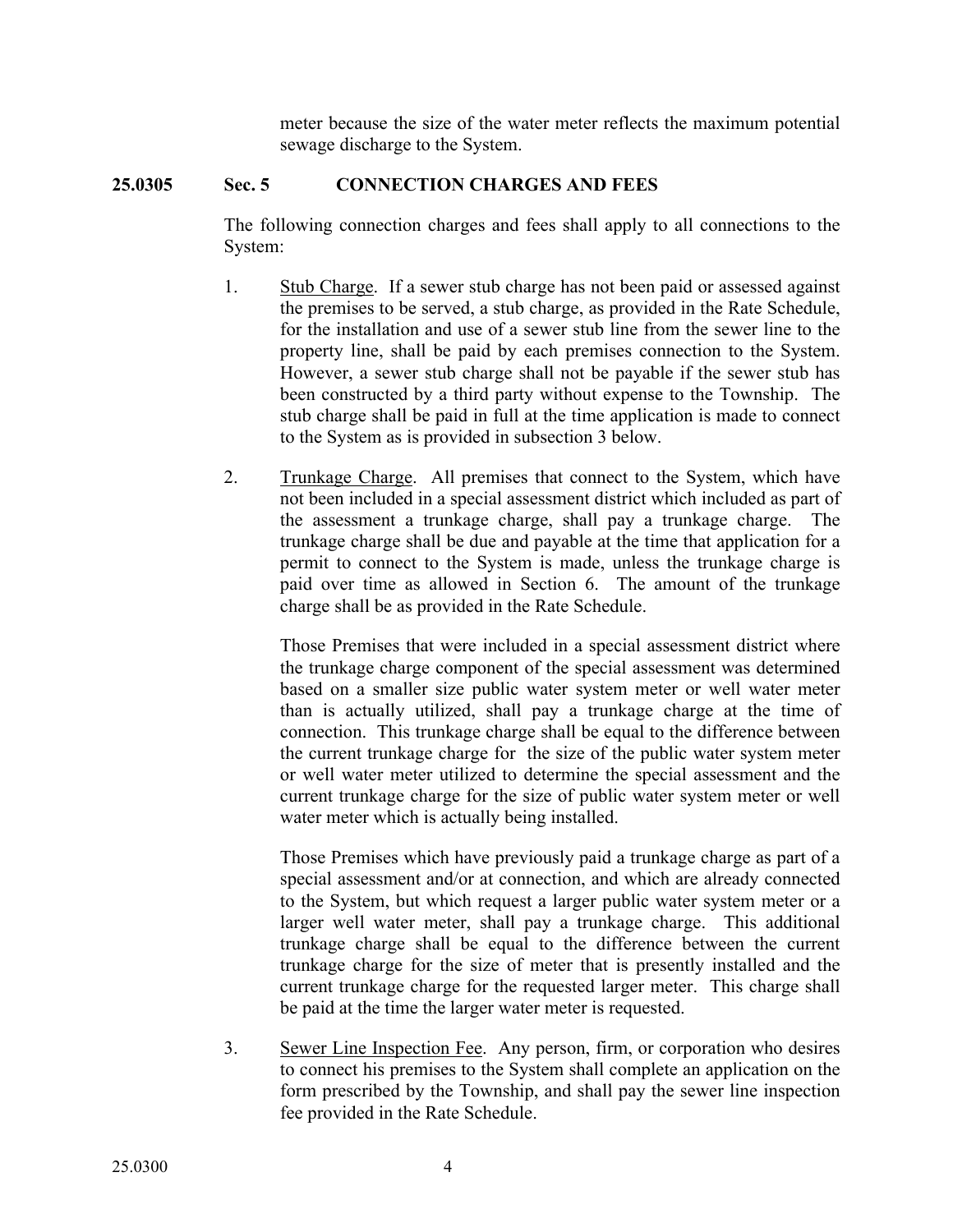#### **25.0306 Sec. 6 TRUNKAGE CHARGE PAYMENT TERMS**

At the time application is made to connect to the System, an election shall be made by the applicant as to whether to pay the trunkage charge in full or in the number of equal installments, based on the total trunkage charge amount, specified in the Rate Schedule.

The first installment shall be billed on the first December 1 following the date on which application to connect to the System is made, except that if the application is made during the month of November, the first installment shall be billed on the second December 1 following the date on which application to connect to the System is made. All subsequent installments shall be billed on each December 1 thereafter with the winter tax bill. Each installment shall be paid in full no later than the following February 14.

Accrued interest on the unpaid balance shall be due and payable on each principal installment date. Interest shall commence on the first day of the month following the month in which the application to connect is received by the Township. The interest rate shall be the rate provided in the Rate Schedule provided, however, the interest rate per annum for connections to all portions of the System constructed with the proceeds of the sale of bonds (the "Bonds") sold by or on behalf of the Township shall equal the lesser of the rate specified in the Rate Schedule or the average interest rate on the Bonds, rounded to the nearest one hundredth (100th) of one percent  $(1\%)$ , plus one percent  $(1\%)$ . If connection is made to a portion of the System not constructed with the proceeds of the sale of Bonds which is then later financed with the sale of Bonds, then the interest rate per annum shall be adjusted to the lesser of the rate specified in the Rate Schedule or the average interest rate on the Bonds, rounded to the nearest one hundredth  $(100th)$  of one percent  $(1\%)$ , plus one percent  $(1\%)$ .

If an election is made to pay the trunkage charge in installments, the charge may be paid in full at any time with interest accrued through the month in which payment is made. Partial prepayments are also permitted but only (i) if a full principal installment(s) is prepaid and (ii) if all interest accrued on the installment(s) being prepaid through the month in which the prepayment is made is paid at the same time.

If any installment or any interest due is not paid in a timely manner, then a penalty shall be charged at the rate of one and one-half percent (1.5%) for each month or fraction of a month that any amount remains delinquent.

If the trunkage charge is paid in installments, then the unpaid balance, together with any unpaid interest and penalties, shall be a lien on the Premises served.

On or before November 1 of each year the Township Treasurer shall deliver to the Township Supervisor a certified statement of all trunkage charges and all interest and penalties thereon then six (6) months or more past due and unpaid. The Township Supervisor shall then place such charges on the next tax roll and the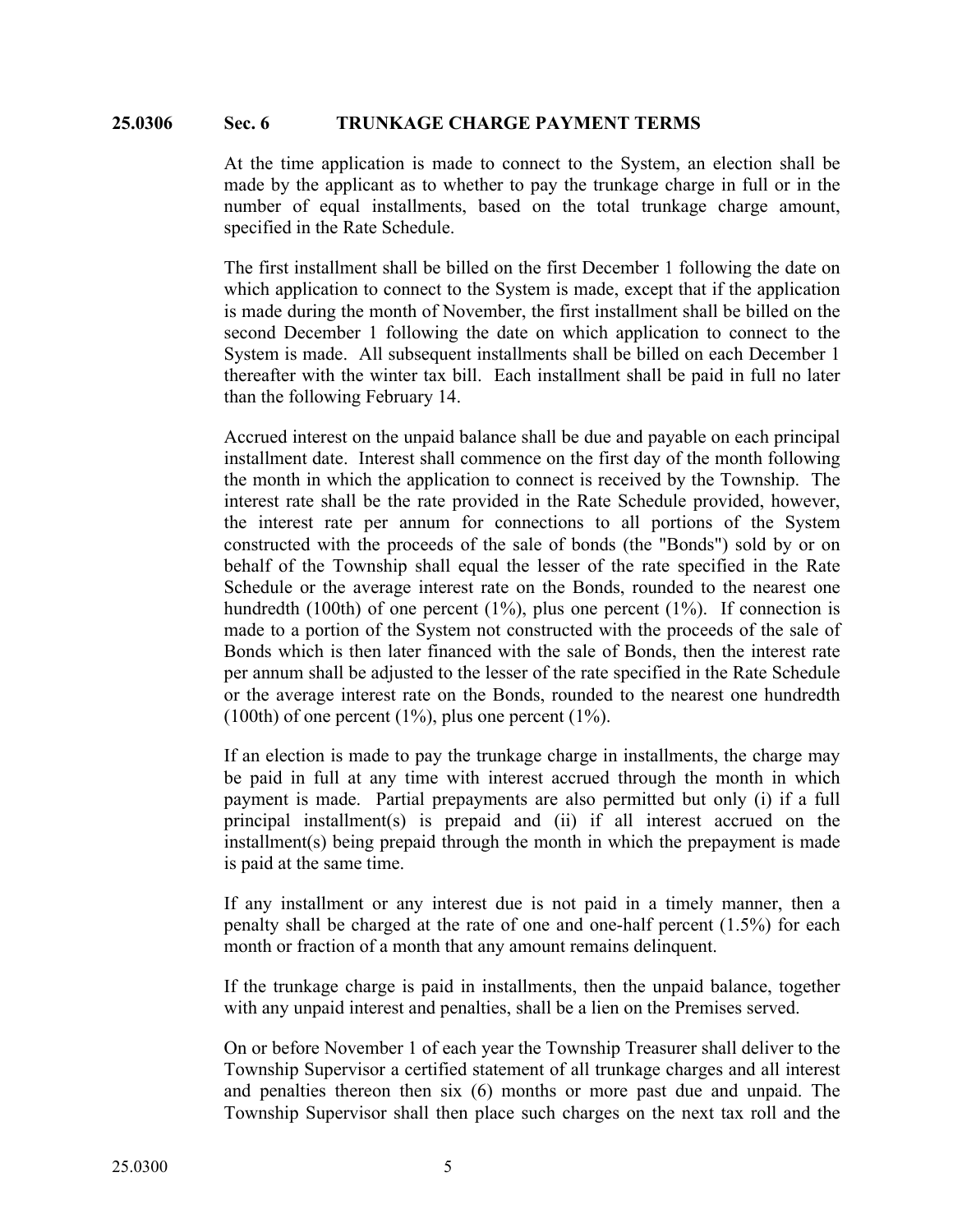same shall be collected and such lien shall be enforced in the same manner as is provided for general Township taxes.

At the time of each application to connect to the System, if the trunkage charge is to be paid in installments, as a condition precedent to connection and the privilege to pay the trunkage charge in installments, the owner of the premises served shall sign an agreement with the Township in recordable form stating the amount owed, the interest rate and other payment terms, and that the unpaid charges and all interest and penalties thereon shall constitute a lien on the premises served.

If any installment of a trunkage charge or any interest or penalties thereon is not paid in a timely manner, the Township shall have the right, in addition to any other remedies available to it, to turn off the Township water service to the Premises and water service shall not be restored until all amounts then due and payable are paid in full.

#### **25.0307 Sec. 7 OTHER CHARGES**

The charges for special sewer services shall be as provided in the Rate Schedule. Any special sewer service for which a charge has not been established on the Rate Schedule shall be charged on a time and materials basis.

All such charges shall be paid in full at the time the service is provided.

#### **25.0308 Sec. 8 SEWER RATES**

The customer service charge and the rates for the sewage discharge from each premises connected to the System shall be as provided in the Rate Schedule. For residential customers, the amount of sewage discharge shall be the volume of metered public or well water during the most recent winter billing quarter (the billing quarter that falls between November 1 and April 30). For all other customers, the amount of sewage discharge shall be the monthly volume of metered public or well water, or, at the user's option, an estimated monthly volume of public or well water based on the prior calendar year.

No free service shall be furnished by the System to the Township or to any person, firm, or corporation, public or private, or to any public agency or instrumentality. The Township shall pay for sewer service supplied to it or any of its departments or agencies at the charges established pursuant to this section from time to time. (ord. no. 509 eff. January 4, 2012)

#### **25.0309 Sec. 9 BILLING AND ENFORCEMENT**

Charges for sewer users and enforcement of delinquency shall be administered as follows:

- 1. Commercial or Industrial Users (Non-Residential).
	- A. Billed Monthly. Non-residential accounts shall be billed on the 1st of each month for the previous month's usage, or, at the user's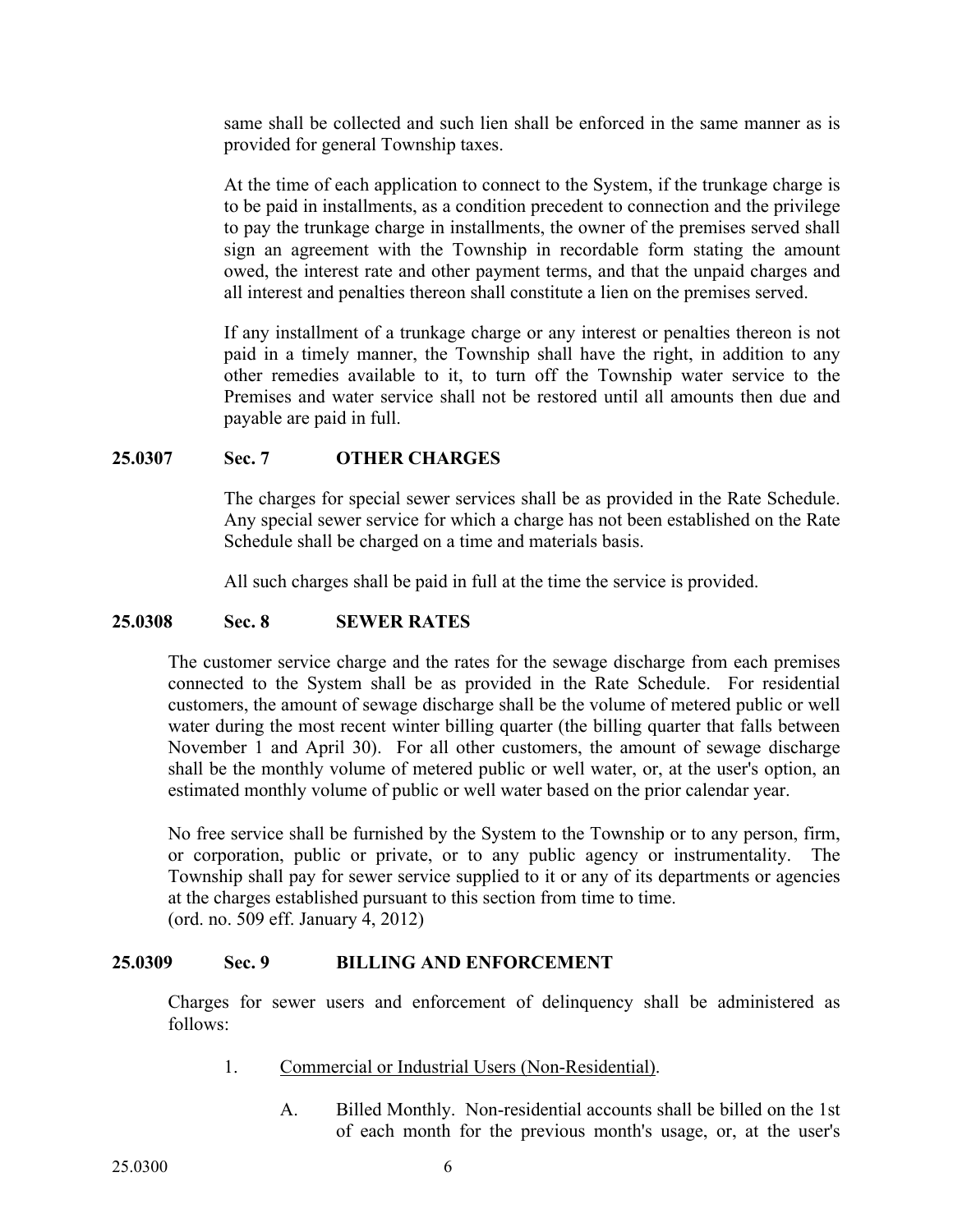option, an estimated amount of the previous month's usage. Payment shall be due not later than the  $17<sup>th</sup>$  day of the month in which the bill is sent.

- B. Delinquencies. Bills, or any portion thereof, remaining unpaid after the close of business on the  $17<sup>th</sup>$  day, shall be deemed to be delinquent. After three (3) days, the penalty specified in the Rate Schedule on the unpaid balance shall be added to all delinquent bills; and a reminder notice shall be mailed to the non-residential account holder.
- C. Shutoff. If the non-residential account remains delinquent on the  $30<sup>th</sup>$  day of the month the billing was sent, the Township shall serve notice, either in person or by posting in a conspicuous location on the premises, that unless the account is paid in full and in cash within seventy two (72) hours, measured from the close of business on the  $30<sup>th</sup>$  day of the month of the billing, the public water service will be discontinued without further notice.
- D. Settlement Month. Those non-residential users who elect to pay an estimated amount each month, based on the prior calendar year, shall in the January immediately following a year of estimated payments have their monthly bill adjusted to reflect the amount that the estimated payments they made for the prior calendar year exceeded or fell short of their actual metered usage.

For example, a non-residential user may make estimated payments during 2014, based on actual usage during 2013. If so, the first payment in 2015 shall be used to correct any difference between the estimated amount paid during 2014 and the actual usage during 2014.

- 2. Residential Users.
	- A. Billed Quarterly. Residential accounts shall be billed on the 15<sup>th</sup> day of the month following the previous three (3) month period ("quarter") of usage. All billings shall be based on the winter quarter water usage as provided in the Rate Schedule. Billings shall be due and payable on or before the  $15<sup>th</sup>$  day of the next month (for example: sewer use for the quarter ending March 31 shall be billed on April 15 and due not later than May 15).
	- B. Delinquencies. Bills, or any portion thereof, remaining unpaid after the close of business on the due date, or the first business day thereafter, shall be assessed the penalty specified in the Rate Schedule on the unpaid balance. Residential accounts whose bills are not paid within five (5) days after the due date, regardless of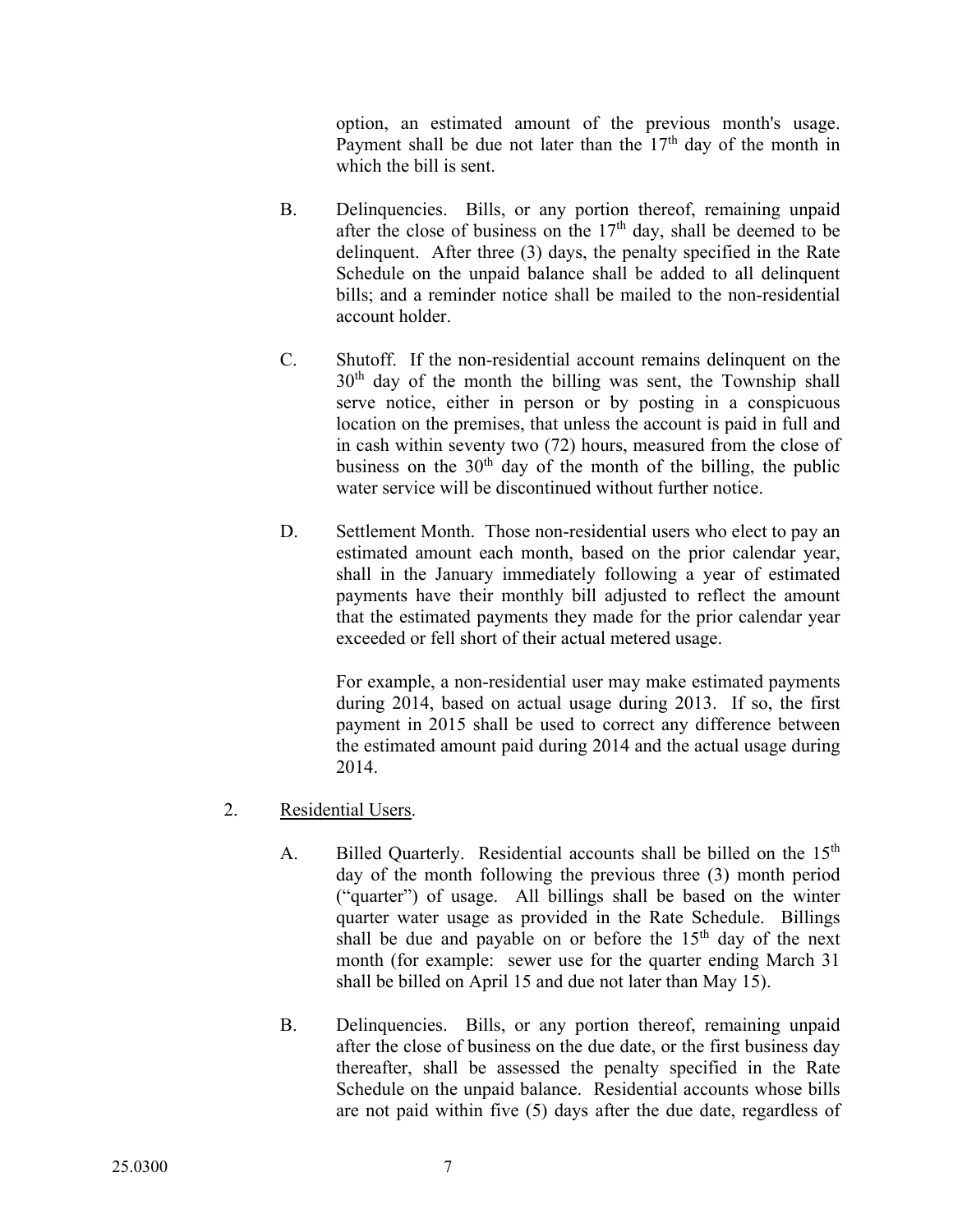the day of the week upon which it falls, shall be mailed a reminder notice.

C. Shutoff. If the residential account remains delinquent on the close of business on the  $15<sup>th</sup>$  day after the due date, the Township shall serve notice, either in person or by posting in a conspicuous location on the premises, that unless the account is paid in full and in cash within seventy two (72) hours, measured from 5:00 p.m. of the  $15<sup>th</sup>$  day following the due date, the public water service will be discontinued without further notice.

# 3. Additional Enforcement.

- A. Lien. Except as permitted in subsection (e) below, charges for sewer shall constitute a lien on the property served. On or after November 1 of each year, the Township Treasurer shall deliver to the Township Supervisor a certified statement of all sewer charges and penalty charges thereon which are then six (6) months or more past due and unpaid. The Township Supervisor shall then place such charges on the next general tax roll and the same shall be collected and said lien shall be enforced in the same manner as provided for general Township taxes. (ord. no. 464 eff. March 6, 2009)
- B. Resumption of Service. Prior to the resumption of public water service, or the provision of new public water service to a prior delinquent account or customer, all unpaid charges due to the Township for sewer service shall be paid in full together with an additional penalty as provided in the Rate Schedule.
- C. Escrow. The Township may, at its sole and complete discretion and protection, demand that an account escrow up to one hundred fifty percent (150%) of the average periodic sewer charges for that account to protect against non-payment. The demand for an escrow shall be based upon a history with the Township of nonpayment or chronically delinquent payment of sewer charges. The right to demand an escrow shall apply to both residential and nonresidential customers.
- D. Policies. The Township Board may, by resolution, adopt and amend policies and procedures and/or rules and regulations that provide for additional matters pertinent to billing and enforcement.
- E. Tenant Deposits. When the Township is properly notified in accordance with Section 21 of the Revenue Bond Act of 1933, Act No. 94 of the Public Acts of 1933, as amended (MCL 141.121), or in accordance with MCL 123.165, as amended, with a copy of the applicable lease if there is one, that a tenant is responsible for the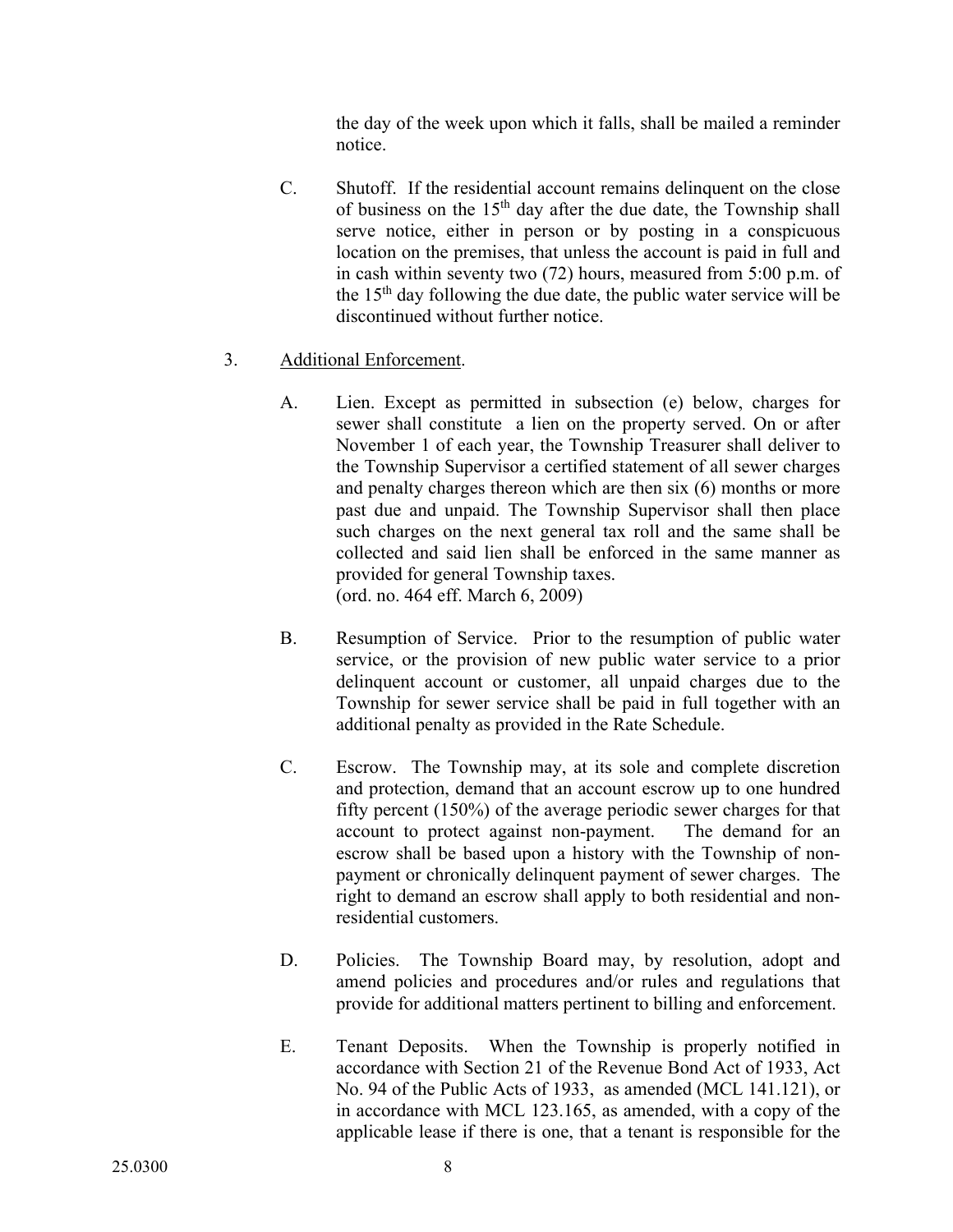sewer charges pertaining to a particular premises, then sewer service shall not be started or continued to that premises until a deposit has been made with the Township for that premises, sufficient to cover twice the average quarterly bill for sewer service to that premises, as estimated by the Township. The deposit shall be applied against any delinquent sewer charges for that premises. If the deposit satisfies the delinquency, sewer service shall not be discontinued for the premises, except that sewer service for the premises may be discontinued if the required deposit is not promptly replenished to its original amount. No deposit shall bear interest. Each deposit, or any remaining balance, shall be returned to the person the Township, in its discretion, determines is entitled to the deposit when sewer service is discontinued to the particular premises. Sewer service to the premises shall not be reinstated until any required deposit has been replenished to its original amount. A deposit which remains unclaimed for 365 days after notification or attempted notification by the Township shall revert to the sewer rate fund.

(ord. no. 464 eff. March 6, 2009) (amend. by ord. no. 509 eff. January 4, 2012)

#### **25.0310 Sec. 10 FISCAL YEAR**

The System shall be operated on the basis of a fiscal year from January 1 through December 31 of each year.

#### **25.0311 Sec. 11 ANNUAL REPORT**

The Township shall cause to be maintained and kept proper books of record and account in which shall be made full and correct entries of all transactions relating to the operation of the System. No less than six (6) months after the close of each fiscal year of the System, the Township shall cause to be prepared a statement in reasonable detail showing the cash income and disbursements of the System at the beginning and the close of the operating year and such other information as shall be necessary to enable any taxpayer of the Township, user or beneficiary of the service provided by the System to be fully informed as to all matters pertaining to the financial operation of the System during such fiscal year. Such annual statement shall be filed in the office of the Township Clerk where it shall be open to public inspection. These books of record and account shall be audited annually by a certified public accountant to be designated by the Township Board and a certified copy of this audit shall be filed with the Township Clerk. Such audit may be a part of the general Township audit.

#### **25.0312 Sec. 12 ADMINISTRATIVE LIABILITY**

No officer, agent, or employee of the Township shall render himself or herself personally liable for any damages that may occur to any person as a result of any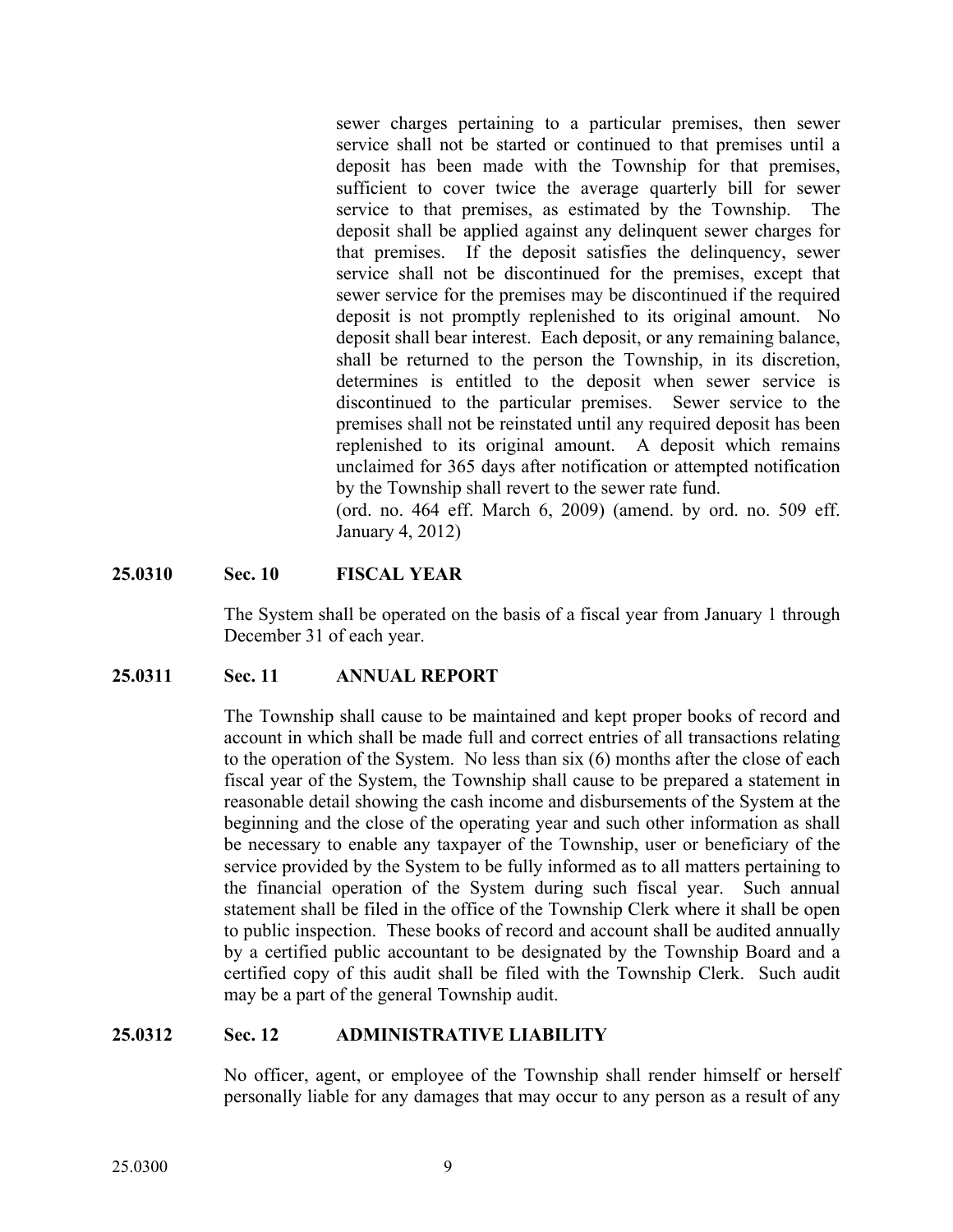act required or permitted in the discharge of his or her duties under and in the enforcement of this Ordinance.

#### **25.0313 Sec. 13 DISRUPTION OF SERVICE**

The Township shall not be liable for any failure or deficiency in the operation of the System whether occasioned by maintenance or repair of the System or any other cause.

#### **25.0314 Sec. 14 SEVERABILITY AND CAPTIONS**

This Ordinance and the various sections, subsections, sentences, phrases, and clauses thereof are hereby declared to be severable. If any section, subsection, sentence, phrase or clause is adjudged unconstitutional or invalid, it is hereby declared that the remainder of this Ordinance shall not be affected thereby. Pronouns shall be read as masculine, feminine or neuter as may be appropriate. Captions appearing at the beginning of any section shall not be deemed a part of this Ordinance and shall have no independent significance.

#### **25.0315 Sec. 15 REPEAL**

Ordinance No. 90, as amended, is hereby repealed in its entirety as of the effective date of this Ordinance. All other ordinances or parts thereof which are in conflict in whole or in part with any of the provisions of this Ordinance, as of the effective date of this Ordinance, are hereby repealed to the extent of such conflict.

# **25.0316 Sec. 16 EFFECTIVE DATE**

This Ordinance was approved and adopted by the Township Board of the Charter Township of Grand Haven, Ottawa County, Michigan, at a regular Board meeting on November 23, 2020, after introduction and a first reading at a regular Board meeting on November 9, 2020, and publication after first reading as required by Act 359 of the Michigan Public Acts of 1947, as amended. This Ordinance shall be effective January 1, 2021.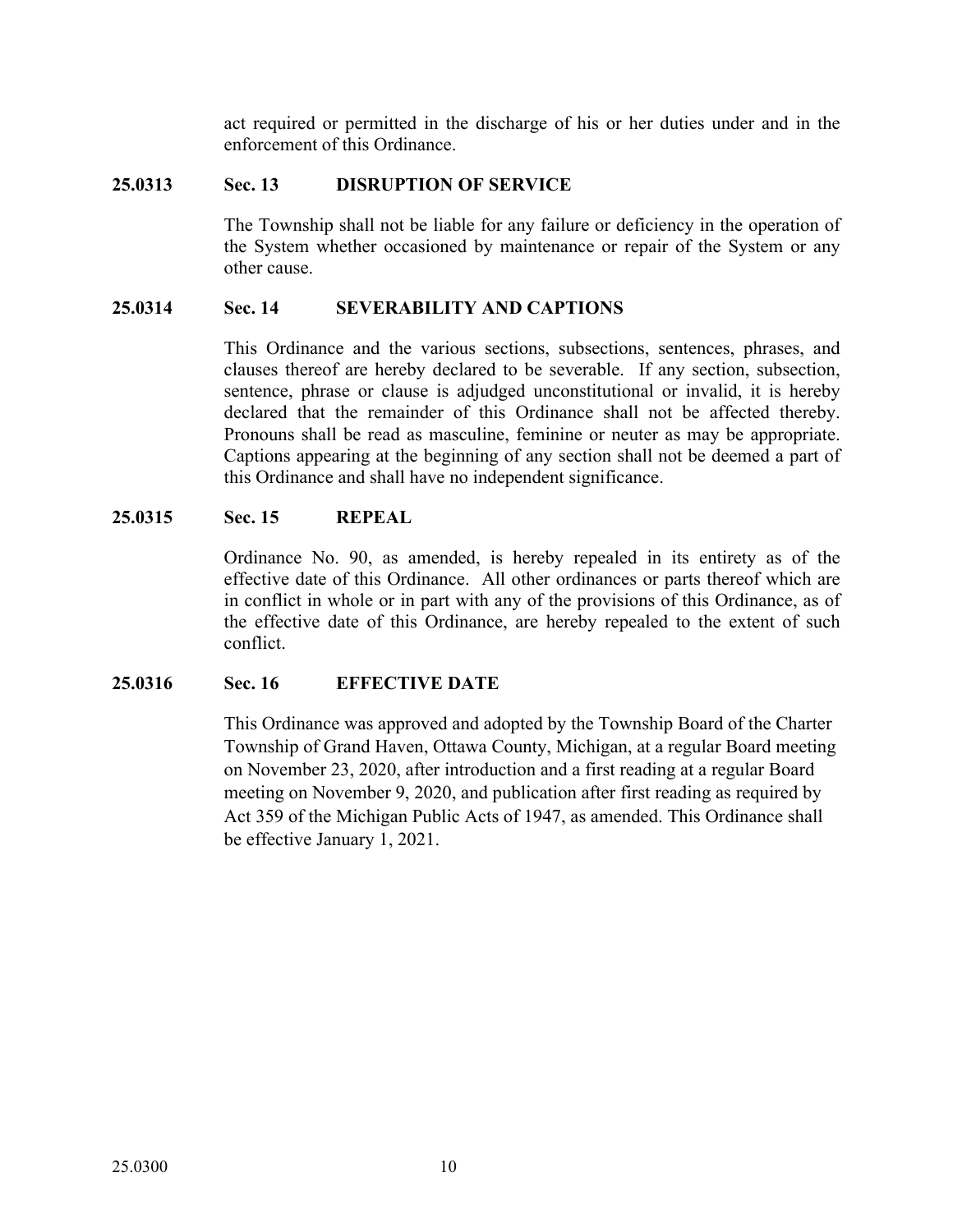#### **EXHIBIT A SCHEDULE OF SEWER RATES & CHARGES Effective January 1, 2016**

| <b>Meter Size</b> | <b>June 1, 2010</b> |  |  |
|-------------------|---------------------|--|--|
| 1" or less        | \$2,879             |  |  |
| $1\frac{1}{2}$    | \$11,200            |  |  |
| 2                 | \$19,910            |  |  |
| $2\frac{1}{2}$    | \$31,110            |  |  |
| 3"                | \$44,800            |  |  |
| 4"                | \$79,645            |  |  |
| ና"                | \$179,200           |  |  |

#### **Sewer Trunkage Charge**

Interest rate and installment schedule at 6.16% Interest

| <b>AMOUNT OF</b><br><b>TRUNKAGE</b> | <b>MAXIMUM DURATION</b><br>OF AMORTIZATION | <b>ANNUAL PAYMENTS</b><br><b>RANGE</b> |
|-------------------------------------|--------------------------------------------|----------------------------------------|
| $$2,875 - $9,999$                   | 5 years                                    | $$785 - $2,616$                        |
| $$10,000 - $24,999$                 | 8 years                                    | $$1,866 - $4,665$                      |
| $$25,000 - $49,999$                 | 10 years                                   | $$4,040 - $8,080$                      |
| $$50,000+$                          | 15 years                                   | $$6,413+$                              |

Other Charges

- 1. Sewer line inspection \$35
- 2. Stub charge \$1,500
- 3. Late Fee Penalty for Sewer Utility bills is 10%

| Rate   | <b>Monthly</b> |               | O2           | $\overline{O3}$ |
|--------|----------------|---------------|--------------|-----------------|
| \$3.23 | Jan. 1, 2016   | Jan.1, 2016   | Feb. 1, 2016 | March 1, 2016   |
| \$3.32 | Jan. 1, 2017   | Jan.1, 2017   | Feb. 1, 2017 | March 1, 2017   |
| \$3.41 | Jan. 1, 2018   | Jan.1, 2018   | Feb. 1, 2018 | March 1, 2018   |
| \$4.10 | March 1, 2019  | April 1, 2019 | May 1, 2019  | March 1, 2019   |
| \$4.20 | Jan. 1, 2020   | Jan.1, 2020   | Feb. 1, 2020 | March 1, 2020   |

#### **Sewer Use Rate** per 1,000 gallons\*

\* All residential customers are charged a minimum of 1,000 gallons per month. (amend. by ord. no. 575 eff. February 24, 2019)

|  | <b>Customer Service Charge</b> – Monthly Charge per residential equivalent unit (REU) |  |
|--|---------------------------------------------------------------------------------------|--|
|--|---------------------------------------------------------------------------------------|--|

| Rate    |             | $\bf{O}2$    | $\overline{O3}$ |
|---------|-------------|--------------|-----------------|
| \$13.13 | Jan.1, 2016 | Feb. 1, 2016 | March 1, 2016   |
| \$13.52 | Jan.1, 2017 | Feb. 1, 2017 | March 1, 2017   |
| \$13.92 | Jan.1, 2018 | Feb. 1, 2018 | March 1, 2018   |
| \$14.33 | Jan.1, 2019 | Feb. 1, 2019 | March 1, 2019   |
| \$14.75 | Jan.1, 2020 | Feb. 1, 2020 | March 1, 2020   |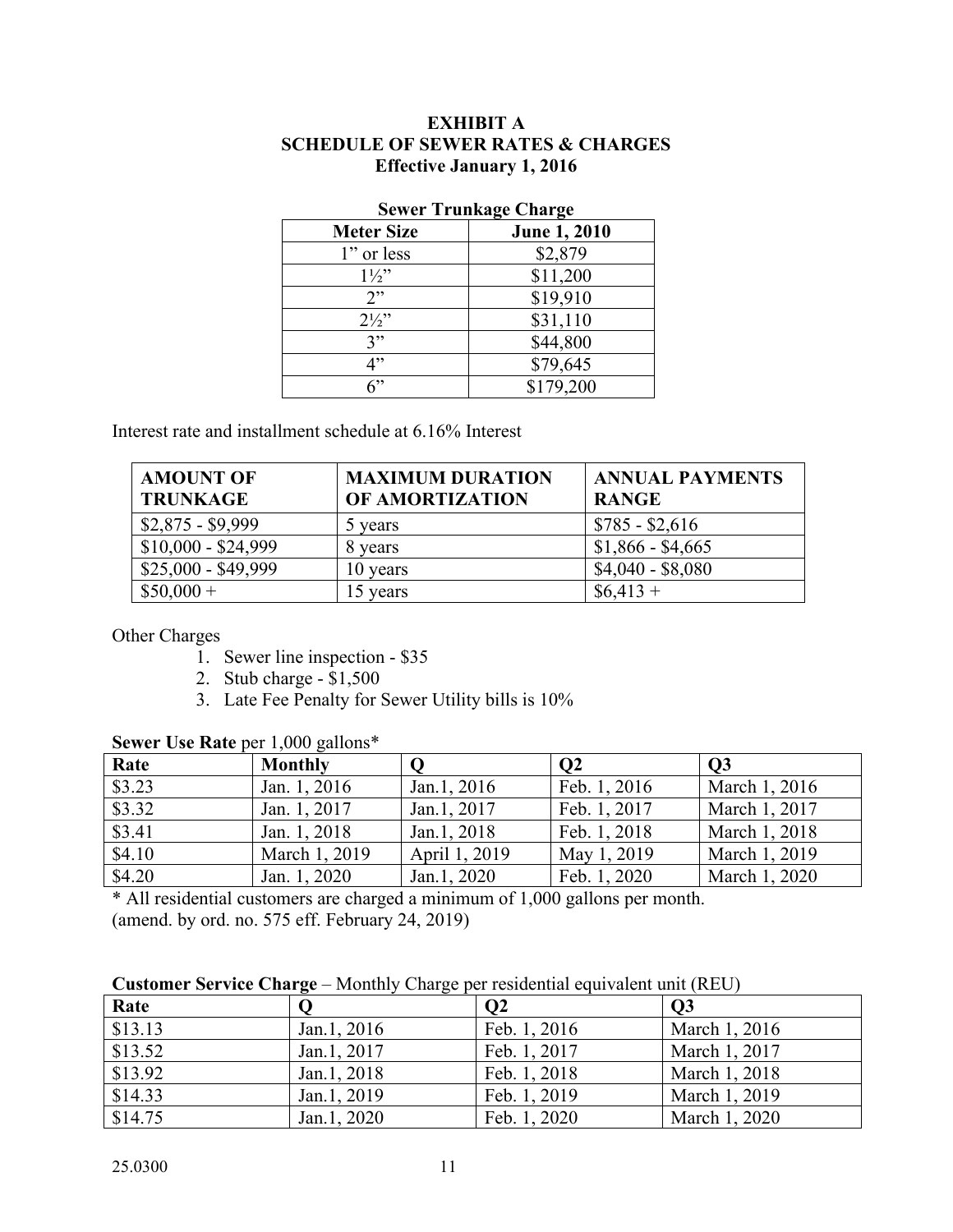Non-Residential Customer Service Charge – Monthly Charge per Residential Equivalent Unit (*i.e., 1 REU = 200 gallons of actual water consumption per day, which is determined annually by Township staff*.) The REU cannot be less than one.

The original REU is calculated using the Residential Equivalence/Unit Factor Table included as part of the Exhibit unless a comparable business (*i.e., substantially similar business within West Michigan connected to a municipal metered water supply*) can be found and the comparable business' previous annual water usage verified by Township staff.

#### **Residential Equivalence/Unit Factor**

| Jan. 1, 2016 | Jan. 1, 2017 | Jan. 1, 2018 | Jan. 1, 2019 | Jan. 1, 2020 |
|--------------|--------------|--------------|--------------|--------------|
| \$13.13/REU  | \$13.52/REU  | \$13.92/REU  | \$14.33/REU  | 14.75/REU    |

**Special Residential Flat Rate** – Quarterly Charge for both the Customer Service Charge and Sewer Use Rate that can only be used for a single family residential unit that is required to connect to sanitary sewer pursuant to State law (*i.e., MCL 333.12751 through MCL 333.12758*) and Township Ordinance (*i.e., Section 3.1.4 of the Sewer Usage and Administration Ordinance*) and that (a) is not connected to a municipal water system and (b) selected not to install a meter to measure their water usage from a permitted residential well.

#### **Special Residential Flat Rate**

| Rate    |              |
|---------|--------------|
| \$33.62 | Jan. 1, 2016 |
| \$34,62 | Jan. 1, 2017 |
| \$35.65 | Jan. 1, 2018 |
| \$36.71 | Jan. 1, 2019 |
| \$37.81 | Jan. 1, 2020 |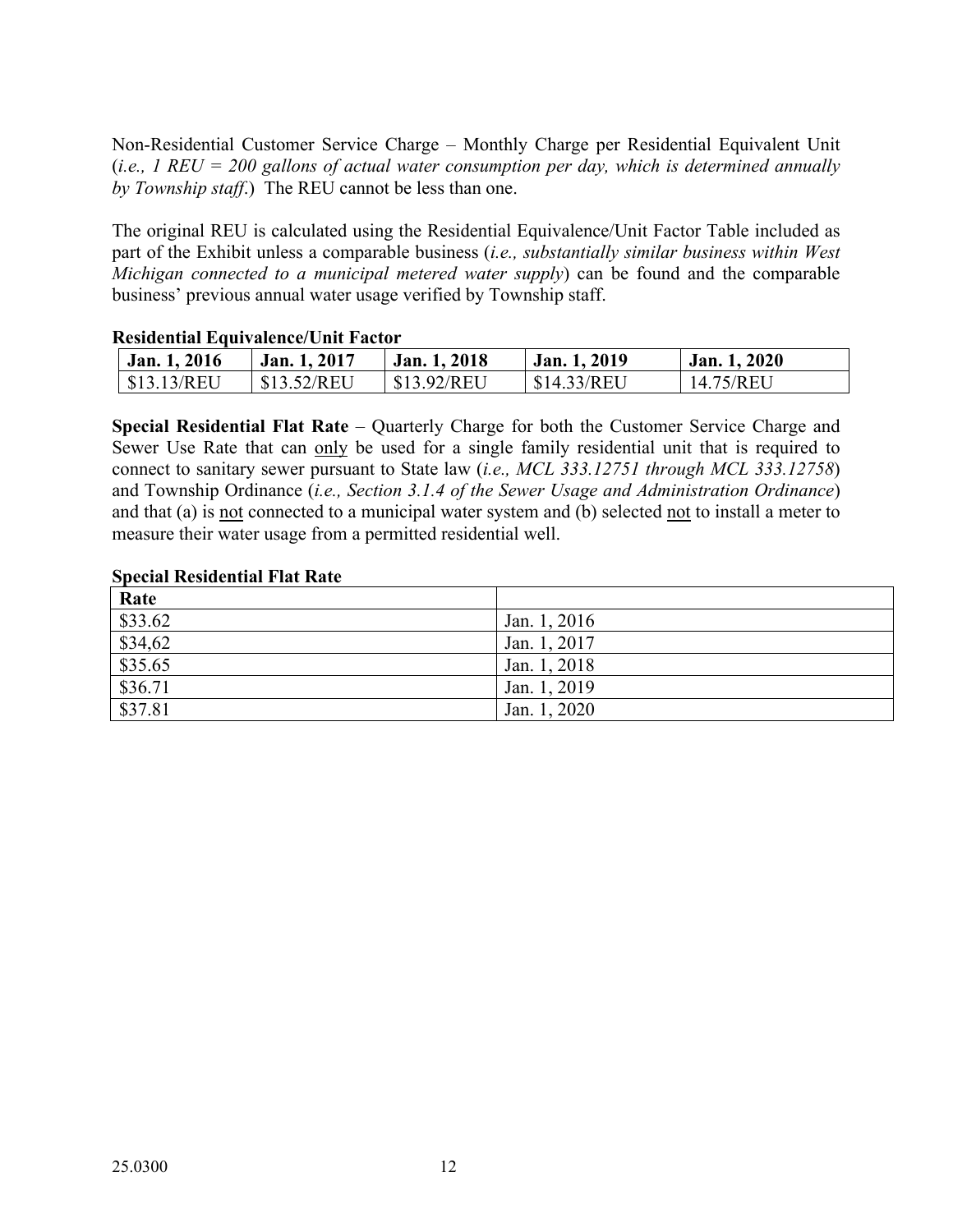# **Continuation of Exhibit A Residential Equivalence/Unit Factor Table**

**Effective June 1, 2010**

| <b>Usage</b>                                                                                     | <b>Residential Equivalent</b>                                              |
|--------------------------------------------------------------------------------------------------|----------------------------------------------------------------------------|
| Auto Dealer - Sales and/or Service                                                               | $1.00$ /Premise + 0.40/1000 sf                                             |
| Bakery                                                                                           | $1.25/1,000$ s.f.                                                          |
| Bank                                                                                             | $1.00/1,000$ s.f.                                                          |
| Bar                                                                                              | $3.00/1,000$ s.f.                                                          |
| <b>Barber Shop</b>                                                                               | $1.00$ /Premise + $0.10$ /Chair                                            |
| Bed & Breakfast, Boarding House, Boarding<br>School, Dormitory, Fraternity, or Sorority<br>House | $1.00$ /Premise + $0.25$ /Bedroom                                          |
| <b>Bowling Alley</b>                                                                             | 0.16/Alley (Bar/Restaurant to be computed at its respective<br>REU)        |
| Car Wash                                                                                         | 2.50 - 10.00/Single Production Line                                        |
| Chiropractor                                                                                     | $1.00/1,000$ s.f.                                                          |
| Church                                                                                           | $0.20/1,000$ s.f.                                                          |
| Cleaners (Pick-Up Only)                                                                          | $1.00$ /Shop                                                               |
| <b>Cleaners (Pressing Facilities)</b>                                                            | 1.25/Press                                                                 |
| <b>Convalescent Home</b>                                                                         | $0.22/$ Bed                                                                |
| Convenience Store                                                                                | $1.00/1,000$ s.f                                                           |
| Country Club/Golf Club                                                                           | $1.00/1,000$ s.f. (Bar/Restaurant to be computed at its<br>respective REU) |
| Day Care Center                                                                                  | $1/00$ /Premise + 0.25/1,000 s.f.                                          |
| Factory (Exclusive of Excess Industrial Use)                                                     | $0.50/1,000$ s.f.                                                          |
| Fraternal Organization                                                                           | 1.00/Hall (Bar to be Computed at its Respective REU)                       |
| <b>Funeral Home</b>                                                                              | $1.42/1,000$ s.f.                                                          |
| Health Club                                                                                      | $1.00/1,000$ s.f. $+ 1.5/8$ Showers                                        |
| Hospital                                                                                         | $1.10/$ Bed                                                                |
| Hotel, Motel, Rooming House (without meals)                                                      | 0.25/Bed                                                                   |
| Laundry (Self Service)                                                                           | $0.54$ /Washer                                                             |
| Marina                                                                                           | 0.10/Slip (Bar/Restaurant/Retail to be computed at its<br>respective REU)  |
| Mobile Home in Trailer Park                                                                      | $1.00$ /Unit                                                               |
| Office Building (General)                                                                        | $0.40/1,000$ s.f.                                                          |
| Office Building (Medical)                                                                        | $1.42/1,000$ s.f.                                                          |
| Pharmacy                                                                                         | $1.00/1,000$ s.f.                                                          |
| Post Office                                                                                      | $1.00/1,000$ s.f.                                                          |
| Residence - Single Family                                                                        | $1.00$ /Unit                                                               |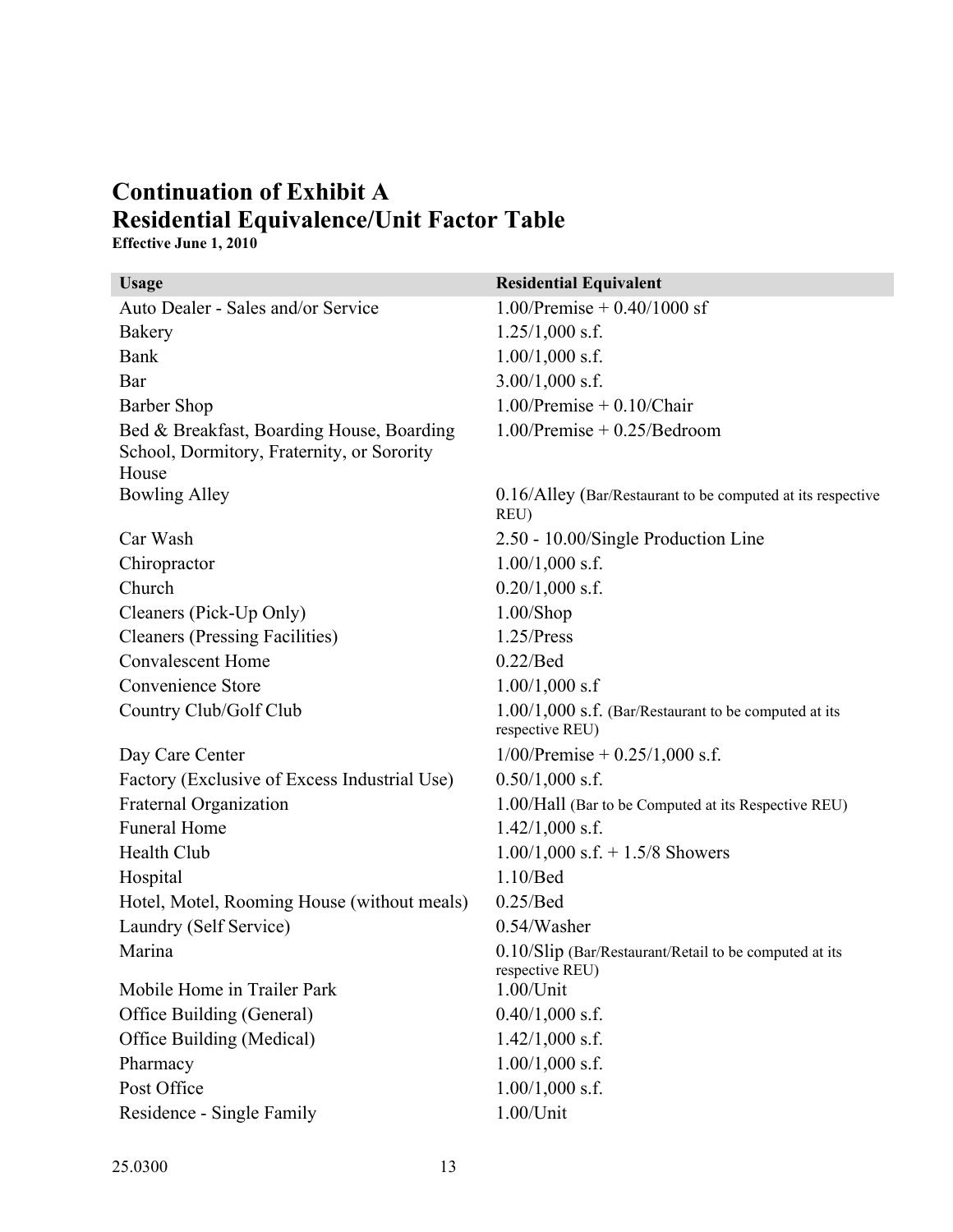| $1.00$ /Unit                                                                               |
|--------------------------------------------------------------------------------------------|
| $1.00$ /Unit                                                                               |
| $2.50/1,000$ s.f. (Bar to be computed at its respective REU)                               |
| $3.00/1,000$ s.f.                                                                          |
| 1.00/Premise $+$ 0.30/1,000 s.f.                                                           |
| $1.00$ /Premise + 0.10/Chair                                                               |
| $0.60$ /Classroom + 1.50/8 Showers (Swimming pool to<br>be computed at its respective REU) |
| $1.50/1,000$ s.f.                                                                          |
| $1.10/1,000$ s.f.                                                                          |
| $2.85/1,000$ s.f.                                                                          |
| $0.25/1,000$ s.f.                                                                          |
| 1.00/Screen                                                                                |
| $0.20$ /Site                                                                               |
| $0.10/1,000$ s.f.                                                                          |
| $1.00/1,000$ s.f.                                                                          |
| $0.10/1,000$ s.f.                                                                          |
| 2.00/Station                                                                               |
|                                                                                            |

(amend. by ord. no. 475 eff. May 23, 2010; amend. by ord. no. 538 eff. November 1, 2015)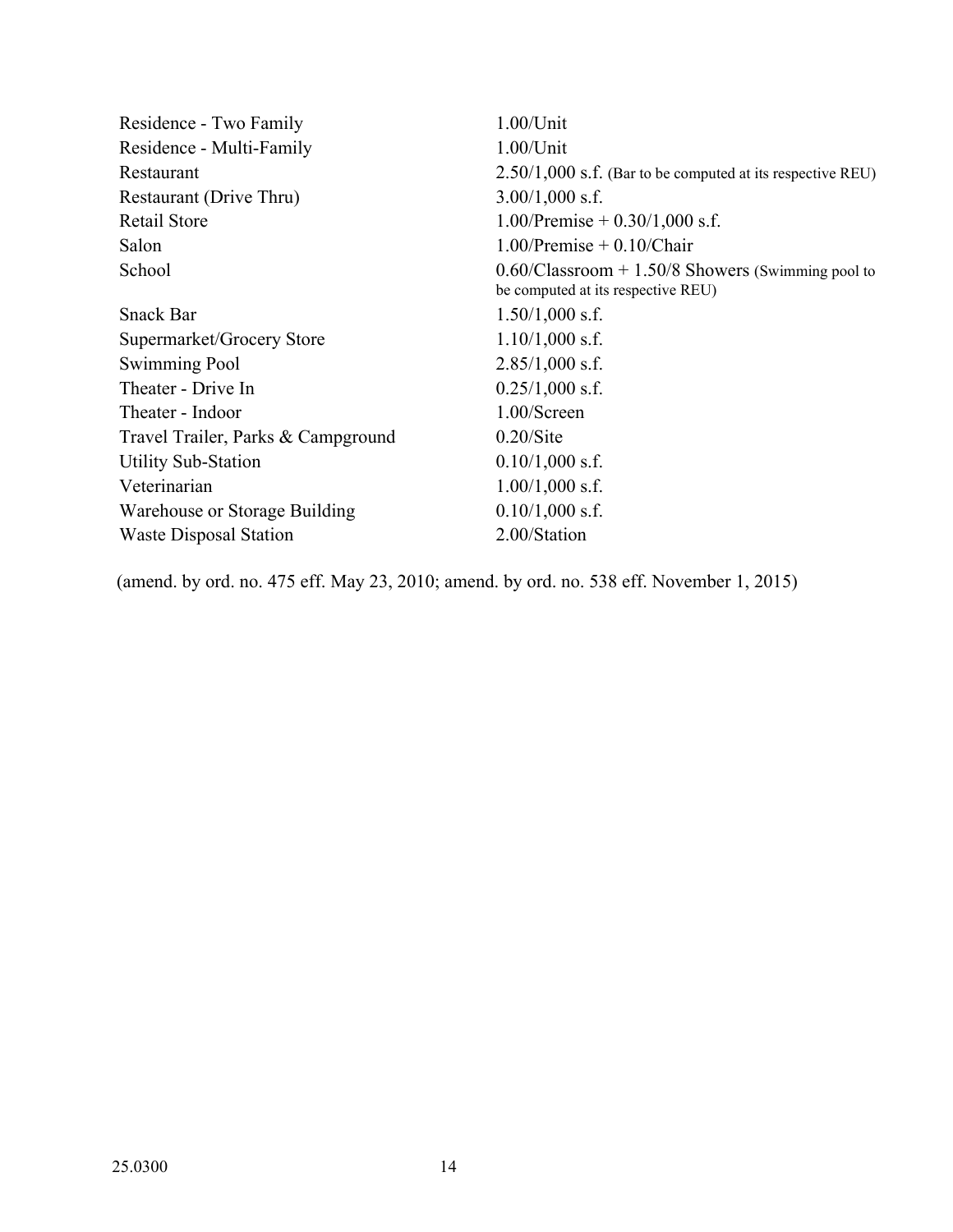# **EXHIBIT AA**

| Rate   | <b>Monthly</b> | Q            | $\overline{Q}2$ | Q3            |
|--------|----------------|--------------|-----------------|---------------|
| \$4.22 | Jan. 1, 2021   | Jan. 1, 2021 | Feb. 1, 2021    | March 1, 2021 |
| \$4.24 | Jan. 1, 2022   | Jan. 1, 2022 | Feb. 1, 2022    | March 1, 2022 |
| \$4.27 | Jan. 1, 2023   | Jan. 1, 2023 | Feb. 1, 2023    | March 1, 2023 |
| \$4.30 | Jan. 1, 2024   | Jan. 1, 2024 | Feb. 1, 2024    | March 1, 2024 |
| \$4.33 | Jan. 1, 2025   | Jan. 1, 2025 | Feb. 1, 2025    | March 1, 2025 |

# **Sewer Use Rate** per 1,000 gallons\*

\* All residential customers are charged a minimum of 1,000 gallons per month.

# **Customer Service Charge** – Monthly Charge per residential equivalent unit (REU)

| Rate    | Q           | Q <sub>2</sub> | Q3            |
|---------|-------------|----------------|---------------|
| \$15.35 | Jan.1, 2021 | Feb. 1, 2021   | March 1, 2021 |
| \$15.95 | Jan.1, 2022 | Feb. 1, 2022   | March 1, 2022 |
| \$16.55 | Jan.1, 2023 | Feb. 1, 2023   | March 1, 2023 |
| \$17.15 | Jan.1, 2024 | Feb. 1, 2024   | March 1, 2024 |
| \$17.75 | Jan.1, 2025 | Feb. 1, 2025   | March 1, 2025 |

# **Residential Equivalence/Unit Factor**

| Jan. 1, 2021 | Jan. 1, 2022 | Jan. 1, 2023 | Jan. 1, 2024 | Jan. 1, 2025 |
|--------------|--------------|--------------|--------------|--------------|
| \$15.35/REU  | \$15.95/REU  | \$16.55/REU  | \$17.15/REU  | 17.75/REU    |

# **Special Residential Flat Rate**

| Rate    |              |
|---------|--------------|
| \$38.57 | Jan. 1, 2021 |
| \$39.34 | Jan. 1, 2022 |
| \$40.13 | Jan. 1, 2023 |
| \$40.93 | Jan. 1, 2024 |
| \$41.75 | Jan. 1, 2025 |